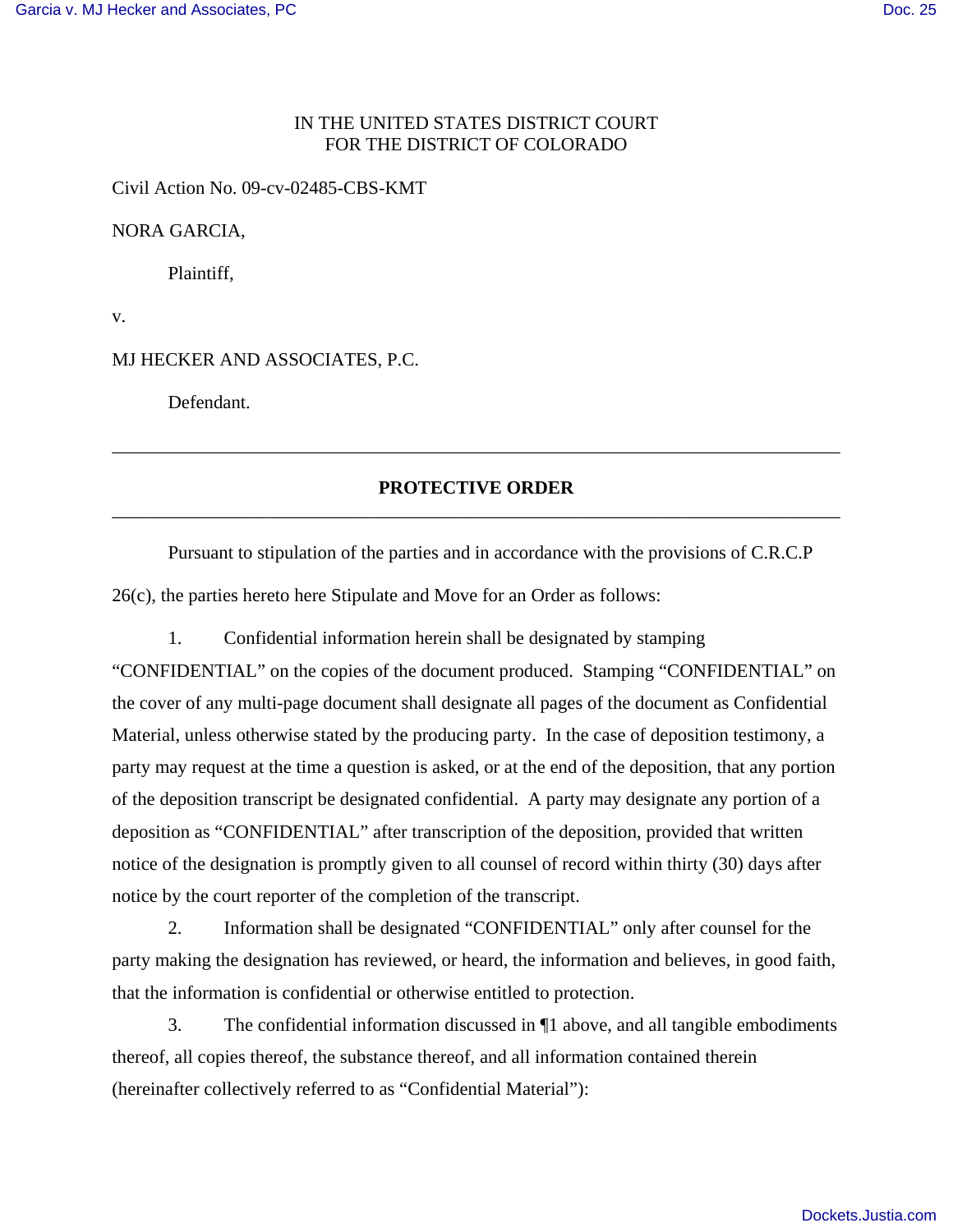(a) shall not be disclosed or distributed by counsel, or any other person receiving, viewing or hearing the Confidential Material ("Receiving Person") to any person other than to (1) counsel for either party as identified in ¶8 below, (2) insurance carriers for either party, (3) partners, employees and agents of counsel for either party, (4) any consulting or testifying experts hired by counsel for either party, who are assisting counsel in preparation of this action for trial (subject to ¶3(c) below), (5) the Court and its employees, and (6) Plaintiff ("Plaintiff") and Defendant (the "Defendant"), its officers, directors and employees;

(b) shall not be disclosed to any consulting or testifying expert unless the party making the disclosure follows the provisions of ¶5 of this Protective Order;

(c) if required to be filed with the Court, shall be filed under seal.

4. By agreeing to the limited disclosure permitted under this Protective Order, no party waives its claim that Confidential Material is confidential. All parties agree that a disclosure in accordance with this Protective Order does not constitute a waiver of a party's claim or position that the information so disclosed is confidential. All parties agree that no party will contend that the failure to mark a particular document "CONFIDENTIAL" or to designate any portion or a deposition as "CONFIDENTIAL" constitutes a waiver of the other party's position, if any, that a document or a portion of a deposition contains Confidential Material, unless the party seeking to assert waiver first notifies the other party in writing of its intention to claim waiver and gives the other party three (3) business days within which to designate as confidential the document or portion or deposition transcript at issue.

5. Before disclosing any Confidential Material to any consulting or testifying expert, counsel for the disclosing party or parties shall have the consulting or testifying expert read this Protective Order and shall explain the contents of this Protective Order to that person. The consulting or testifying expert shall agree to be bound to the terms of this Protective Order and shall execute a declaration identical to Exhibit "1" attached hereto.

6. During any deposition or at any hearing, Confidential Material may be disclosed to any deponent or witness. Before that disclosure is made, the disclosing party shall advise the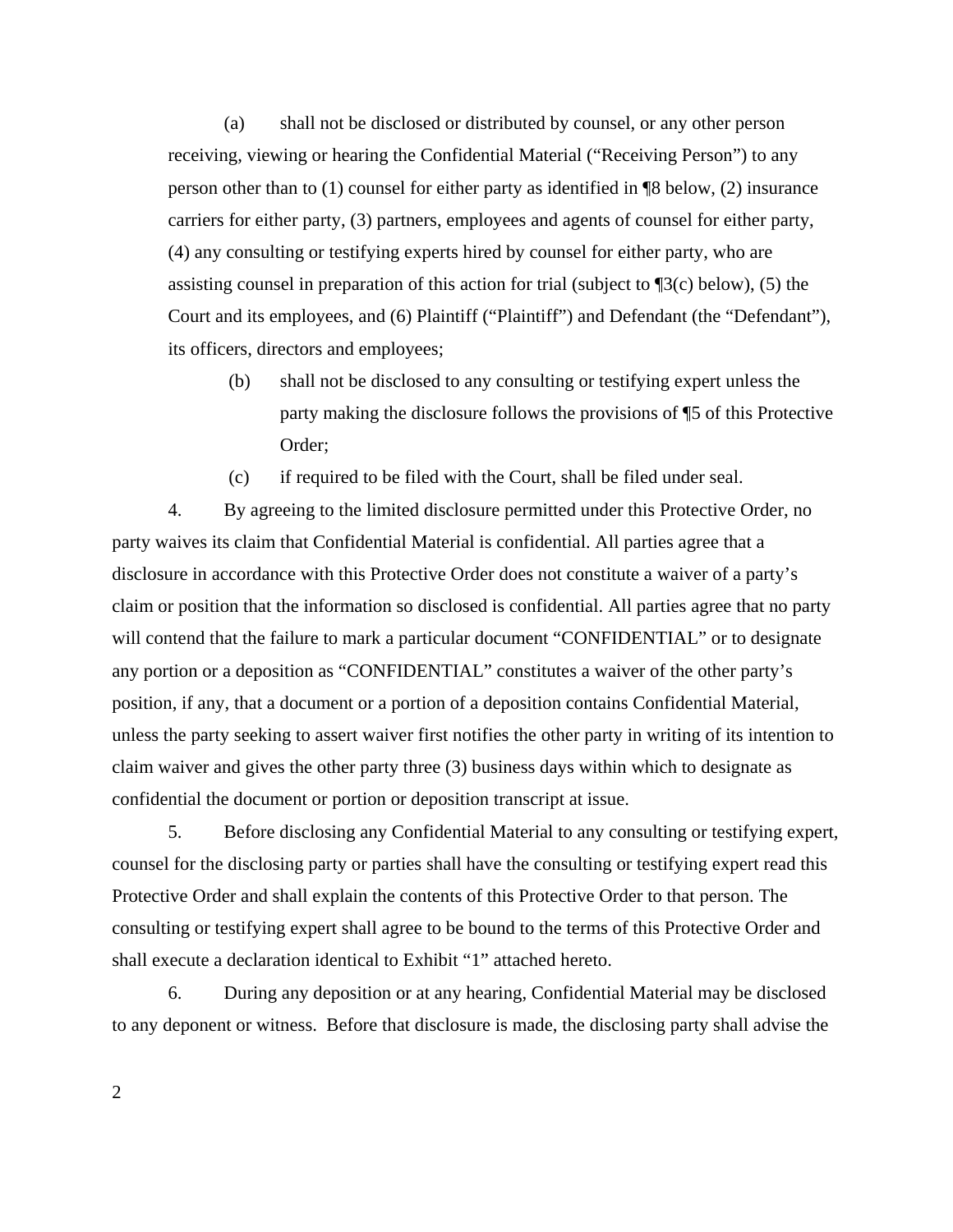deponent or witness (as well as counsel, if any, representing the deponent or witness) that the information about to be disclosed is subject to this Protective Order and that any further disclosure of the Confidential Material by the deponent or witness (or by his or her counsel) shall constitute a violation of the Protective Order.

7. Before trial, the parties will address the method for protecting the confidentiality of the Confidential Material during trial.

8. In accordance with this Protective Order, counsel for the parties are:

A. In the case of Plaintiff: William Thode, Esq. and Nicholas J. Bontrager, Esq.,

B. In the case of Defendant: Caroline M. Sada, Esq. and Alan Greenberg, Esq.

It is the responsibility of the attorneys whose signatures appear below to ensure that their partners, employees and agents who may have access to Confidential Information shall be apprised of, and adhere to, this Protective Order.

9. A party may object to the designation of particular Confidential Material by giving written notice to the party designating the disputed information. The written notice shall identify the information to which the objection is made. If the parties cannot resolve the objection within ten (10) business days after the time the notice is received, the party designating the information as CONFIDENTIAL shall have the obligation to file an appropriate motion requesting that the Court determine whether the disputed information should be subject to the terms of this Protective Order. If such a motion is timely filed, the disputed information shall be treated as CONFIDENTIAL under the terms of this Protective Order until the Court rules on the motion. If the designating party fails to file such a motion within the prescribed time, the disputed information shall lose its designation as CONFIDENTIAL and shall not thereafter be treated as CONFIDENTIAL in accordance with this Protective Order. In connection with a motion filed under this provision, the party designating the information as CONFIDENTIAL shall bear the burden of establishing that good cause exists for the disputed information to be treated as CONFIDENTIAL.

10. The termination of proceedings in this action shall not relieve any person to whom Confidential Material was disclosed from the obligation of maintaining the confidentiality of such material in accordance with the provisions of this Protective Order.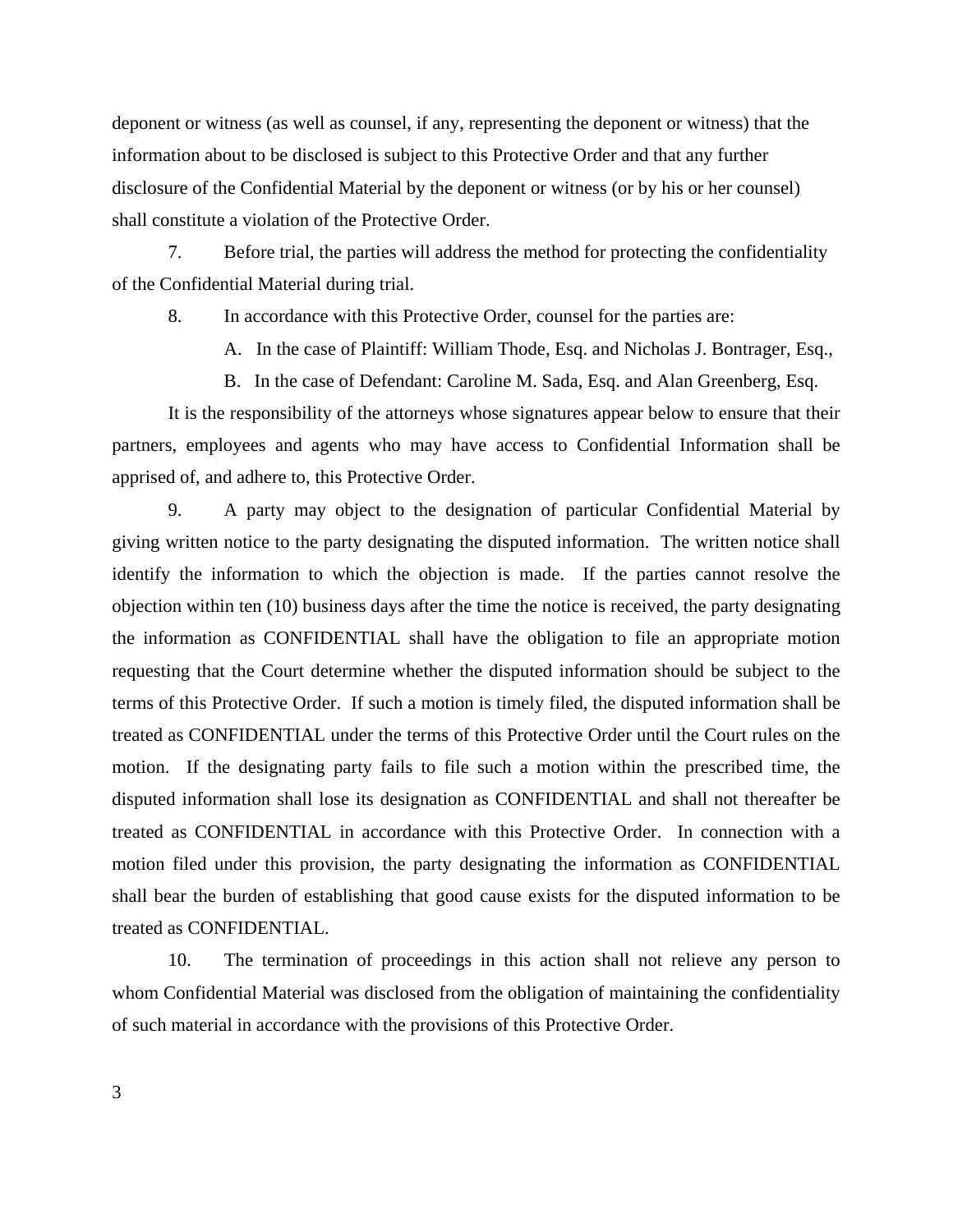11. Upon final termination of this action, including any appeal, each party shall assemble and shall destroy all items designated as Confidential Material by the other party. Written verification of destruction shall be given immediately after such destruction.

12. This Protective Order shall be without prejudice to the right of the parties: a) to bring before the Court at any time the question of whether any particular document or information is Confidential Material or whether its use should be restricted; or, b) to present a motion to the Court under C.R.C.P. Rule 26(c) for a separate protective order as to any particular document or information, including restriction differing from those as specified herein.

13. This Protective Order shall not be deemed to prejudice the parties in any way from making future application to this Court for modification of this Order.

14. This Protective Order is entered solely for the purpose of facilitating the exchange of documents and information between the parties to this action without unnecessarily involving the Court in the process. Nothing in this Protective Order, nor the production of any information or document under the terms of this Protective Order, nor any proceeding pursuant to this Protective Order shall be deemed to be an admission or waiver by either party, or to be an alteration of the confidentiality or non-confidentiality or the discoverability or nondiscoverability or the admissibility or inadmissibility of any such document or information, or to be an alteration of any existing obligation of any party or the absence of any such obligation.

15. The existence of this Protective Order, including the fact that it was entered into by the parties shall not be admissible at trial of the present action, nor shall it be admissible in any other court, administrative agency or tribunal for any party, with the exception of a proceeding to enforce or interpret the terms of this Protective Order.

16. To the extent that any discovery is taken from any person who is not a party to this action ("Third Party"), and in the event such Third Party contends the discovery sought involves Confidential Material, then such Third Party may agree to execute and be bound by this Protective Order.

The foregoing Stipulated Protective Order is APPROVED and made an ORDER of this court.